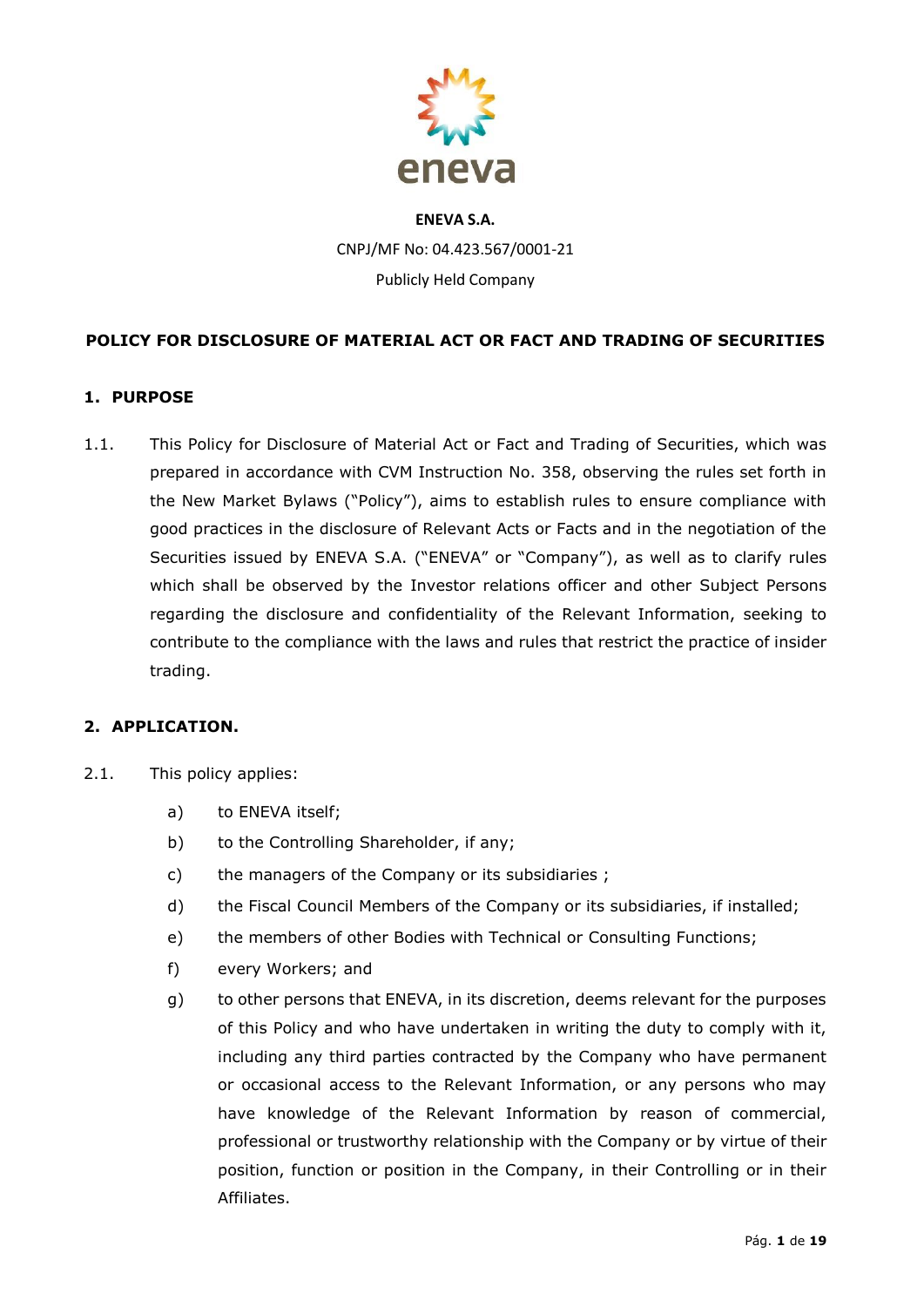

# **3. DEFINITIONS**

**Controlling Shareholder**: means the shareholder or group of shareholders exercising the Exercise of control over ENEVA, directly or indirectly.

**Administrators**: members of the Board of Directors or Statutory Directors.

Material Act or Fact: means any decision of a Controlling Shareholder, resolution of the general shareholders' meeting or management bodies of the Company, or any other act or fact of a political and administrative, technical, legal, business related, or economic and financial nature, occurred or related to its businesses which may substantially influence:

- i. In the share price quotations;
- ii. In the investors' decisions to buy, sell or hold shares; or
- iii. In the investors' decisions to exercise any rights inherent to their condition as beneficiary owner of the shares.

Article 2, sole paragraph, of CVM Instruction 358 exemplifies, non-exhaustively, events of potential Material act or fact.

**Exchanges and markets:** means other Stock Exchanges, other than B3, and organized over-the-counter market entities in Brazil or abroad, where the Securities are or will be admitted to trading.

**Workers**: means the non-statutory employees and directors of ENEVA or its Controlled companies.

"Affiliates" means companies in which the ENEVA exercises significant influence over management, but not control. Significant influence means the power to participate in the decisions regarding the financial or operational politics of the company. Any interest equal to or greater than twenty percent (20%) of the voting capital assumes significant influence.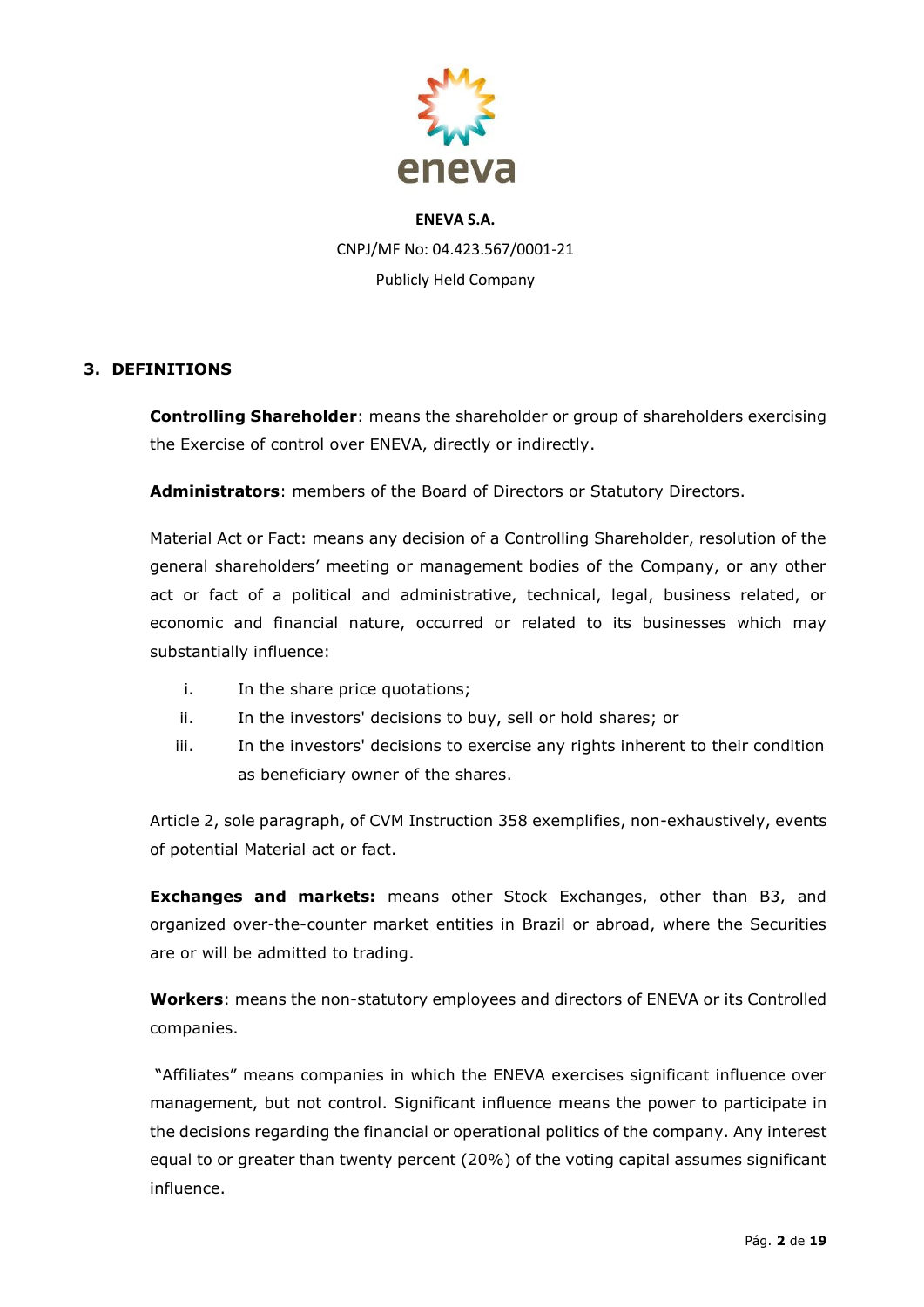

Company: shall mean ENEVA S.A.

Notice to the market: means the instrument wherewith the Corporate disclose:

- a) in the scope of this Policy, any information that is not conceptually a Relevant Information, pursuant to CVM Instruction 358, but which the Investor relations officer deems useful to inform investors and market participants, even if their disclosure is not required by the current legislation and regulations;
- b) the communications provided for in CVM Instruction 358 not characterized as Relevant Information; and
- c) the clarifications provided by the Company on queries made by CVM or B3, which in the opinion of the Investor relations officer should not be provided as Relevant Information.

**Controlled companies**: means companies in which ENEVA holds or exercises the Exercise of control.

"Controlling" means a Controlling Shareholder incorporated as a Corporate or entity of any kind.

"Derivatives" means any securities traded on futures market or any other assets backed by, or which subject matter is, the Securities issued by the open Company.

Relevant information: all Information relating to the Material act or fact, and that have not been disclosed yet to the Investor public.

**Insider Trading**: practice by a person of the Negotiation of Securities based on the Relevant Information, in respect of which such person is required to maintain confidentiality in order to obtain undue advantage for the benefit of himself or others.

**Relevant Negotiation**: means the business or business combination through which the direct or indirect interest of the investor exceeds, upwards or downwards, the levels of 5% (five percent), 10% (ten percent), 15% (fifteen percent) and so forth, by type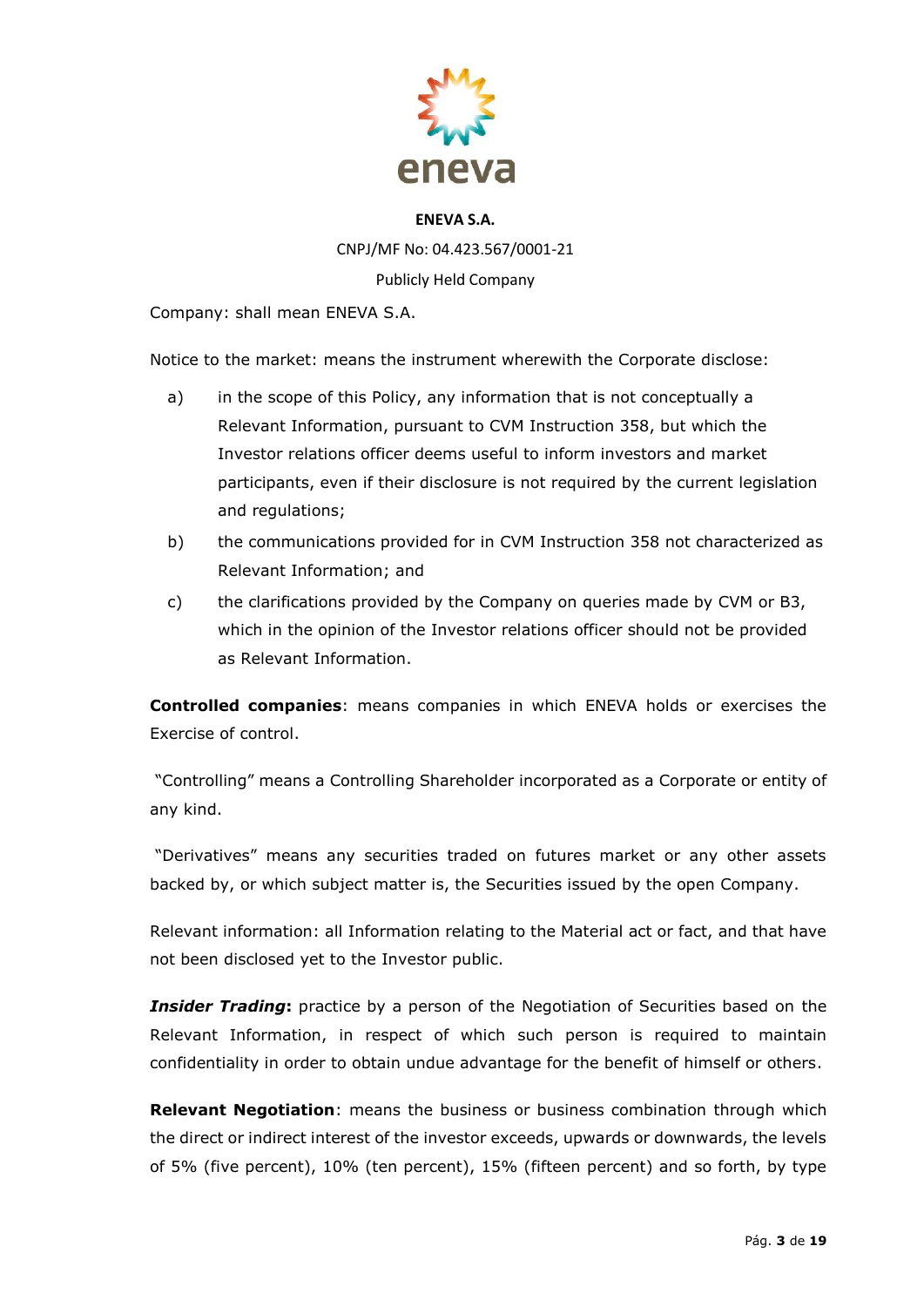

CNPJ/MF No: 04.423.567/0001-21 Publicly Held Company

or class of shares representing ENEVA's capital stock, observing the framing rules, according to the applicable regulation.

**Bodies with Technical or Consulting Functions**: means the advisory committees of the Management Council of the Company created by statutory provision.

**Related Persons**: means the people who maintain with the Persons bound the following links:

- a) the spouse of whom is not judicially or extrajudicially separated;
- b) the companion;
- c) any dependent included in its annual income tax adjustment statement; and

d) companies controlled directly or indirectly by the Persons bound or by the persons mentioned in items "a", "b" and "c" above.

**Persons bound:** means the Controlling Shareholder, if any, Administrators, Fiscal Council members, if any, and members of Bodies with Technical or Consulting Functions, who are required to disclose ownership and negotiations with Securities pursuant to CVM Instruction 358 and of New Market Bylaws.

**Subject Persons:** means the persons who must observe the provisions of this Policy, listed in item 2.1 above.

**Individual Plan of Investment**: means the Negotiation of Securities plans set forth in article 15-A of CVM Instruction 358.

"Exercise of Control" means control effectively used to direct corporate activities and the functioning of ENEVA instances, directly or indirectly, de facto or lawfully, regardless of the shares held. There is a relative presumption of ownership and control over the shareholder or joint group of shareholders holding shares that permanently assures them, directly or indirectly: (i) a majority of the votes in the resolutions of the general meeting; and (ii) the power to elect a majority of the Company's Administrators.

**Adhesion Agreement:** means a formal instrument signed by the Subject Persons indicated in items (b) to (g) of item 2.1 above and acknowledged by the Company,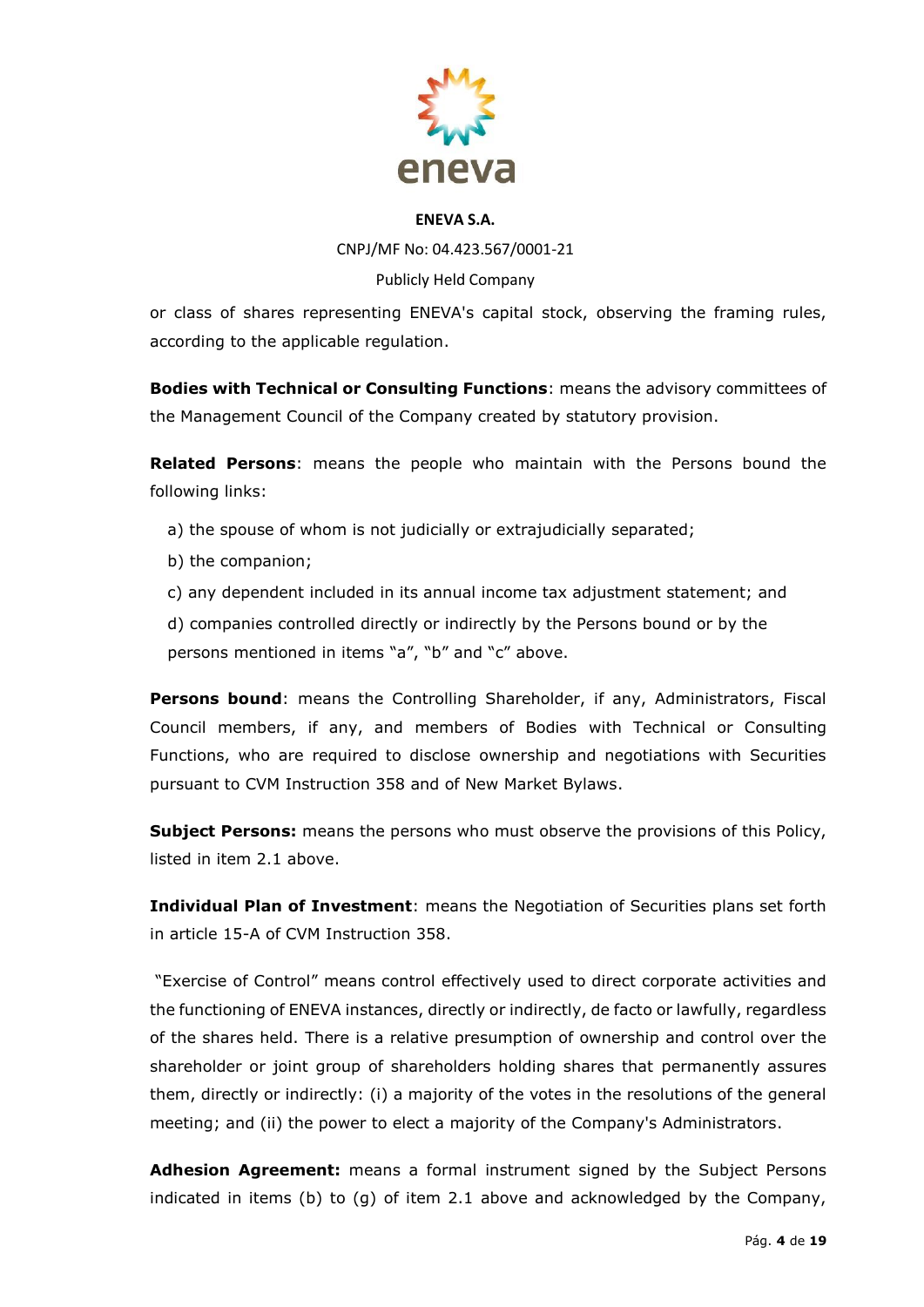

CNPJ/MF No: 04.423.567/0001-21 Publicly Held Company

whereby it is aware of the rules contained in this Policy, assuming the obligation to comply with them and to ensure that the rules are enforced by persons under its influence, including Controlled companies, Affiliates, entities under common control and Related Persons.

**Securities:** include stocks, debentures, warrants, subscription rights, promissory notes, call or put options or Securities Derivatives issued by the Company; other securities issued by publicly-held Corporation, convertible or exchangeable in the Securities issued by the publicly-held Corporation or referenced to or backed by them; or further the quotas of investment funds which portfolio is composed exclusively of shares issued by the Company. When not otherwise specified, they refer to the Securities issued by ENEVA.

# **4. PRINCIPLES**

- 4.1. All Subject Persons shall behave in accordance with the values of good faith, loyalty and truthfulness, as well as the general principles set forth herein and the fundamental principles set forth in CCR Group's Code of Ethical Conduct.
- 4.2. All efforts to ensure market efficiency must start from the premise that competition between investors seeking better returns is based on their analyzing and interpreting information disclosed rather than obtaining privileged or insider access of ENEVA information.
- 4.3. The subject person to this Policy must take into account that the transparent, accurate and timely information constitutes the main instrument available to the investing public, and, particularly, to the investors of ENEVA, in order to ensure them the required equitable treatment. Thus, no hidden form of relationship with potential investors, service providers, Related Persons, Controlled companies, Affiliates, Controllers or any person who, permanently or transitorily, with or without remuneration, holds office, job or public function in any direct or indirect public management body or entity shall be admitted.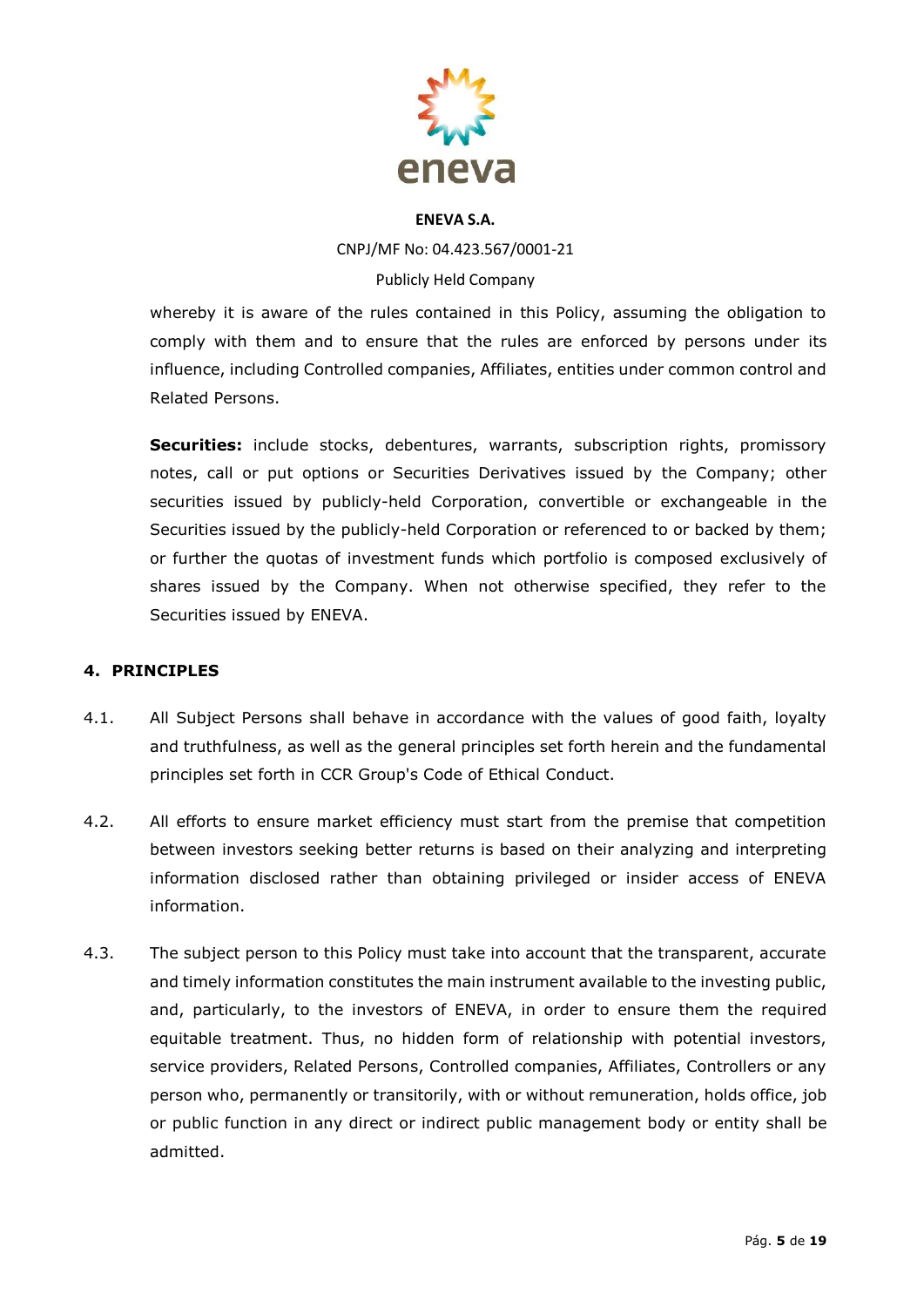

CNPJ/MF No: 04.423.567/0001-21 Publicly Held Company

- 4.4. The relationship between ENEVA and the participants and opinion makers in the securities market should take place on a uniform, transparent and equitable.
- 4.5. It is the obligation of the Subject Persons to ensure that the disclosure of information by ENEVA is correct, complete, timely and developed through the Administrators entrusted with such function, as provided for in this Policy and in the applicable regulations.
- 4.6. The liability of the Subject Persons shall extend to the acts performed by third parties, whenever they act under their influence, guidance or delegation. However, the provisions set forth in this Policy do not elide from responsibility deriving from legal and regulatory prescriptions, third parties that aren't directly connected to the ENEVA, but have knowledge of a Material Act or Fact and trade with the Securities.

# **5. GUIDELINES FOR ON DISCLOSURE AND USE OF MATERIAL ACT OR FACT**

# **Purpose and criteria**

- 5.1. The purpose of disclosing a Material Act or Fact is to assure ENEVA investors may in good time, efficiently and reasonably have access to the information required for their investment decisions, ensuring the best possible symmetry in the dissemination of information, thus ensuring that persons people who have access to relevant information do not misuse it in the stock market for their own benefit or that of third parties, to the detriment of investors in general, the market and the ENEVA itself.
- 5.2. The events related to the Material act or fact must have their materiality analyzed in the context of the ordinary activities and the size of ENEVA and its Controlled companies, as applicable, as well as of the previously disclosed information, and not in an abstract context, in order to avoid the trivialization of disclosures of Material Acts or Facts to the detriment of the quality of the market analysis of ENEVA's prospects.

#### **Investor relations officer**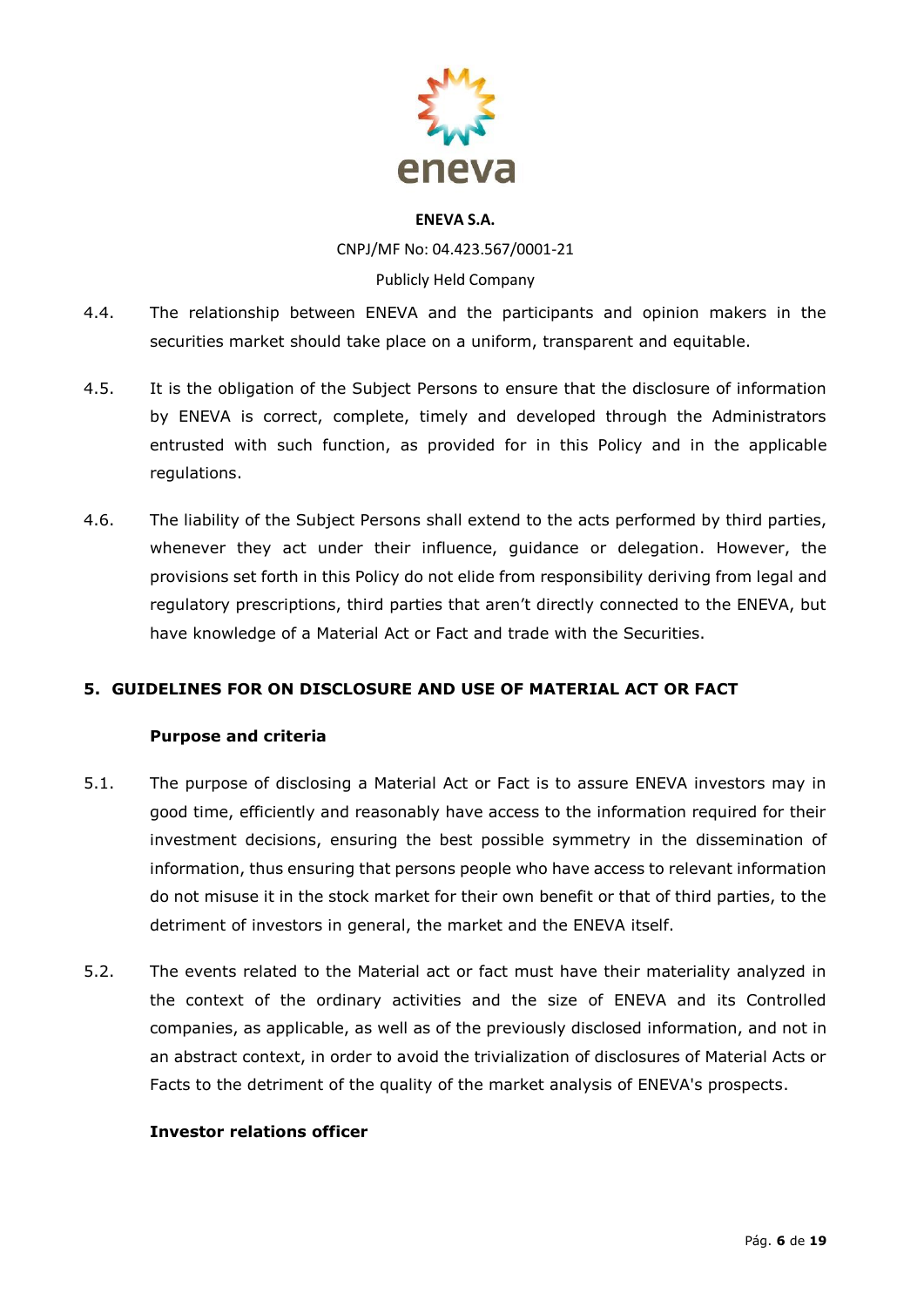

CNPJ/MF No: 04.423.567/0001-21

# Publicly Held Company

5.3. The Investor relations officer is primarily responsible for communicating and disclosing a Material act of fact in a broad, immediate and simultaneous manner in the markets where the Securities are admitted to trading. To this end, and pursuant to this Policy and applicable regulations, Persons bound need to immediately communicate any Material Act or fact known to the Investor relations officer, subject to the conditions established in item 6.2 of this Policy. The Investor Relations Officer shall:

> a) send to the CVM and to the Stock Exchanges material act or fact occurred or related to Company's business immediately after its occurrence, as well as to carry out the disclosure provided in section 5.4 below;

> b) disclose the notice to the market to CVM and to B3, in situations wherein deems necessary

c) to oversee the broad and immediate dissemination of said Material Information simultaneously to the Stock Exchanges and investors in general.

d) prevent premature information from being disclosed and preserve confidential information in order to prevent asymmetries of information and the leakage and use of Relevant or privileged Information.

# **Procedding for disclosure by the Investor relations officer of Material act or fact or of Notice to the Market**

5.4. The Disclosure of material act or fact involving ENEVA shall occur:

a) For the CVM, B3 and, if applicable, the other Exchanges and markets, through the periodic and occasional information system of CVM (Sistema Empresas.Net); b) By means of a notice published in Portuguese and English in at least one news portal with a page in the world wide web, in a clear and precise manner, in a language accessible to the market and in content at least identical to the text sent to CVM; and

c) on the ENEVA website (http://www.eneva.com.br) on the world wide web.

5.4.1. If the disclosure of material acts derives from information that is beyond the Company's control or in the event of an atypical oscillation in the quotation, price or negotiated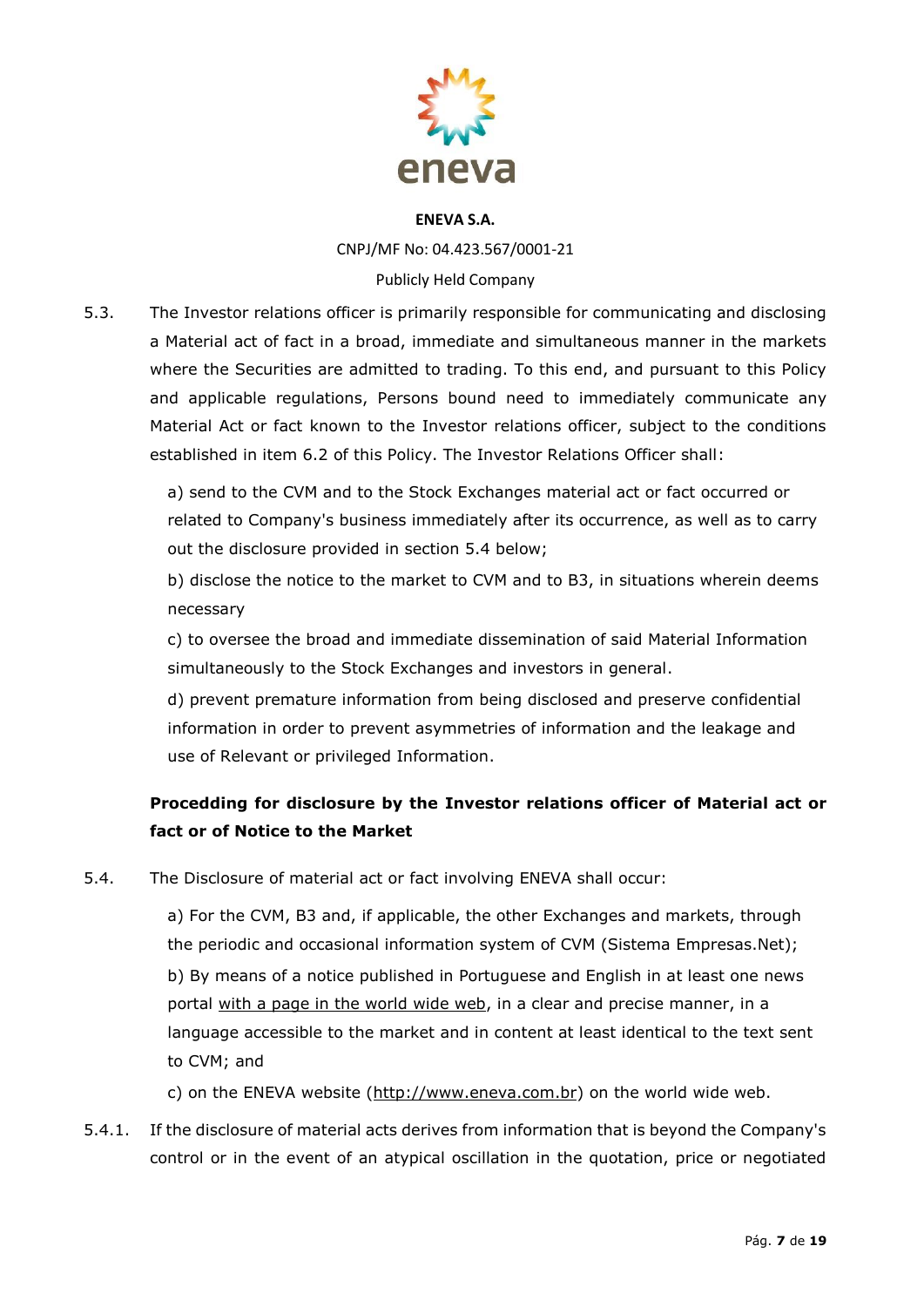

CNPJ/MF No: 04.423.567/0001-21 Publicly Held Company

quantity of the Securities of its issue, the disclosure in English may occur until the business day following the disclosure in Portuguese.

- 5.5. The ENEVA may, at each disclosure of a Material Act or Fact, elect to carry out a summarized disclosure of any such Material Act or Fact in the newspapers, usually used by the Corporate, contain the minimum information necessary for the understanding thereof. In such case, such disclosure shall indicate the address in the worldwide computer network where the complete information must be available to all investors, at least identical to the one sent to CVM and B3.
- 5.6. The disclosure of a material act or fact should take place, whenever possible, prior to beginning, at least 30 (thirty) minutes prior to the opening of the trading session, or after the closing of the business in B3 and, if applicable, in the other Exchanges and markets. If there are differing business hours, B3 trading times shall prevail.
- 5.6.1. If it is imperative that the disclosure of Material act or fact takes place during the trading hours, the Investor relations officer shall evaluate the need to request from B3 and the other Exchanges and markets, at the same time, the suspension of trading of the Securities for the time necessary for the adequate dissemination of Relevant Information, observing the procedures set forth in the regulations issued by the Stock Exchanges and entities of the organized over-the-counter market regarding the subject.
- 5.7. Whenever a Material act or fact is published by any means of communication, including information to the press or at meetings of class entities, investors, analysts or with selected public, in the country or abroad, the Material act or fact will be disclosed simultaneously to the CVM , to B3, to the other Exchanges and markets, if applicable, and to the public investor in general, observing the procedure of item 5.4 above.
- 5.8. In the event that the CVM or B3 require clarification from the Investor relations officer regarding the disclosure of Material Act or fact, or in the case of an atypical fluctuation in the price, or the traded quantity of the Securities, the Investor relations officer shall inquire the Subject Persons, with the purpose of ascertaining whether they are aware of information that must be disclosed to the market.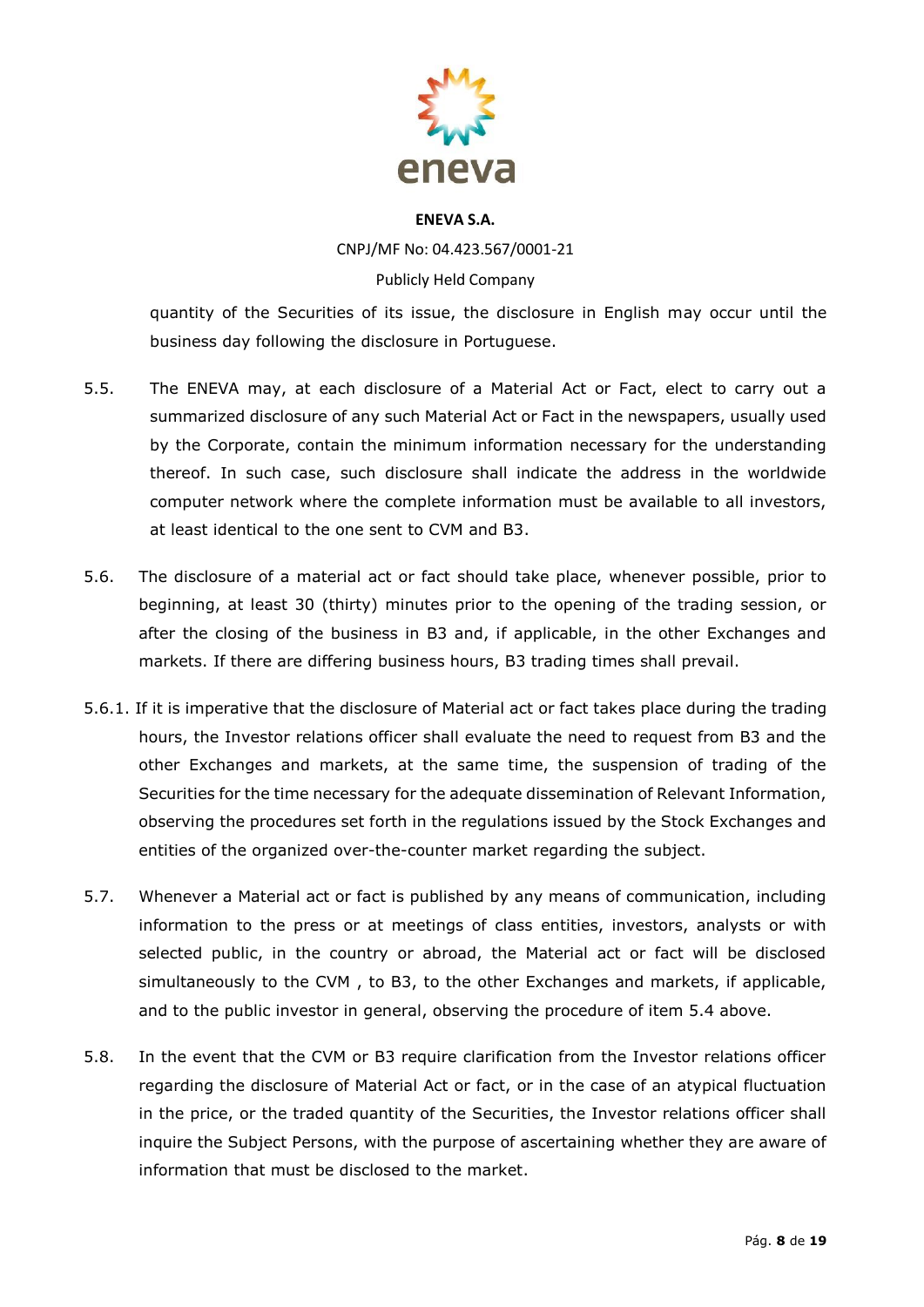

CNPJ/MF No: 04.423.567/0001-21

#### Publicly Held Company

# **6. OMISSION, DUTY OF CONFIDENTIALITY AND EXCEPTIONS TO DISCLOSURE**

#### **Failure to act**

- 6.1. Any subject person who acquires knowledge of any relevant acts or facts must immediately communicate this to the Investor Relations Director.
- 6.2. If the Investor Relations Officer fails to fulfill their duty of notifying and disclosing a Material Act or Fact (and there is no decision to maintain secrecy taken pursuant to Article 8 of CVM Instruction 358) the subject persons who are aware of the Material Act or Fact shall only be exempted from liability if they immediately notify the CVM of the Material Act or Fact.

#### **Duty of Confidentiality**

- 6.3. Persons bound or any other person who, by virtue of their position, function or office, has access to Relevant Information, shall have the duty to:
	- a) Maintain confidentiality of information concerning the Material Act or Fact to which they have insider or privileged access until such time as it is disclosed to the market; and
	- b) Ensure that subordinates and third parties acting on their orders also do so, and they shall be jointly liable if not fulfilling their duty of confidentiality.
- 6.3.1. The duty of secrecy set forth in paragraph (a) of this item shall remain for persons who leave the Company, or who cease to participate in the business or project to which the Relevant Information refers, until such information is disclosed in the manner set forth in this Policy.
- 6.4. Whenever there is any doubt about the characterization of information such as Relevant Information, people should contact the Company's investor relations department, which reports to the Investor relations officer, in order to clarify such doubt.
- 6.5. The guardian of secrecy presupposes, among other additional care, the following procedures: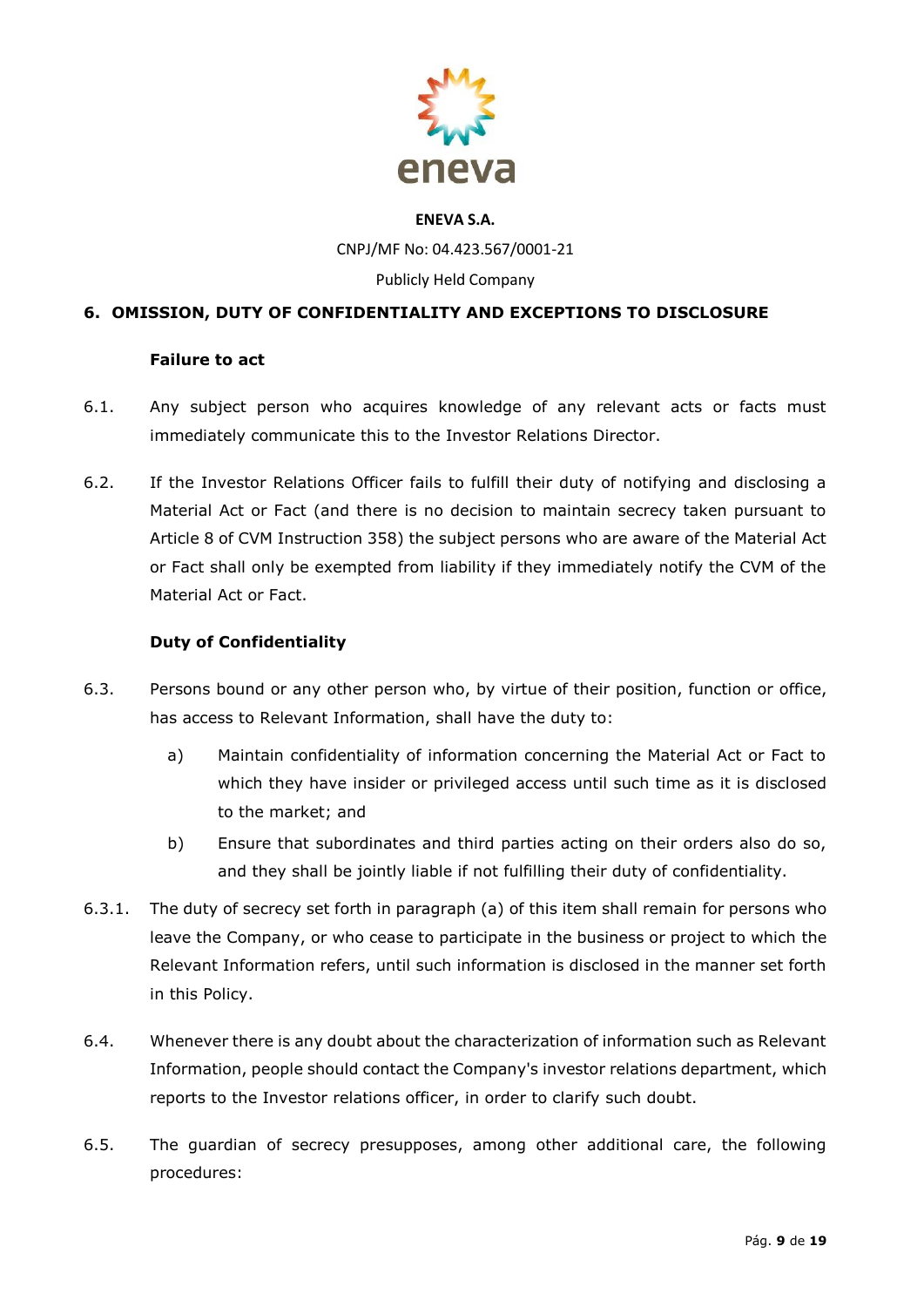

CNPJ/MF No: 04.423.567/0001-21

### Publicly Held Company

a) Exclusively involve the persons deemed indispensable in actions that may result in Material Facts or Acts;

b) Not discussing the Relevant Information in public places or in the presence of third parties, although it can be expected that such third party cannot intuit the meaning of the conversation;

c) not to discuss the confidential information in conference calls in which it is not possible to be sure about who effectively are the persons who may participate in such discussion;

d) Keep documents of any kind related to the Relevant Information, including handwritten personal annotations, and do not leave them exposed to persons not authorized to know the Relevant Information;

e) Without prejudice to the responsibility of the person transmitting Relevant Information, to require another person to hold a position, function or office in Controlling or in its Affiliates, who needs access to the Relevant Information and who is not a Bound Person, the knowledge of this Policy and the signing of the Adhesion Agreement before giving him access to the Relevant Information; and f) Require a third party external to the Company who needs to have access to the Relevant Information the written assumption of the duty to keep it confidential, in a document in which the nature of the information must be specified and a statement that the third party acknowledges its confidential nature, undertaking not to disclose it and not to negotiate with Securities prior to the disclosure of the information to the market.

# **Except to the disclosure**

6.6. As a general rule, a material act or fact must be immediately notified and disclosed. In any case, failing to communicate and disseminate Material act or fact is an exceptionality and shall be subject to review if it jeopardizes the legitimate interest of ENEVA.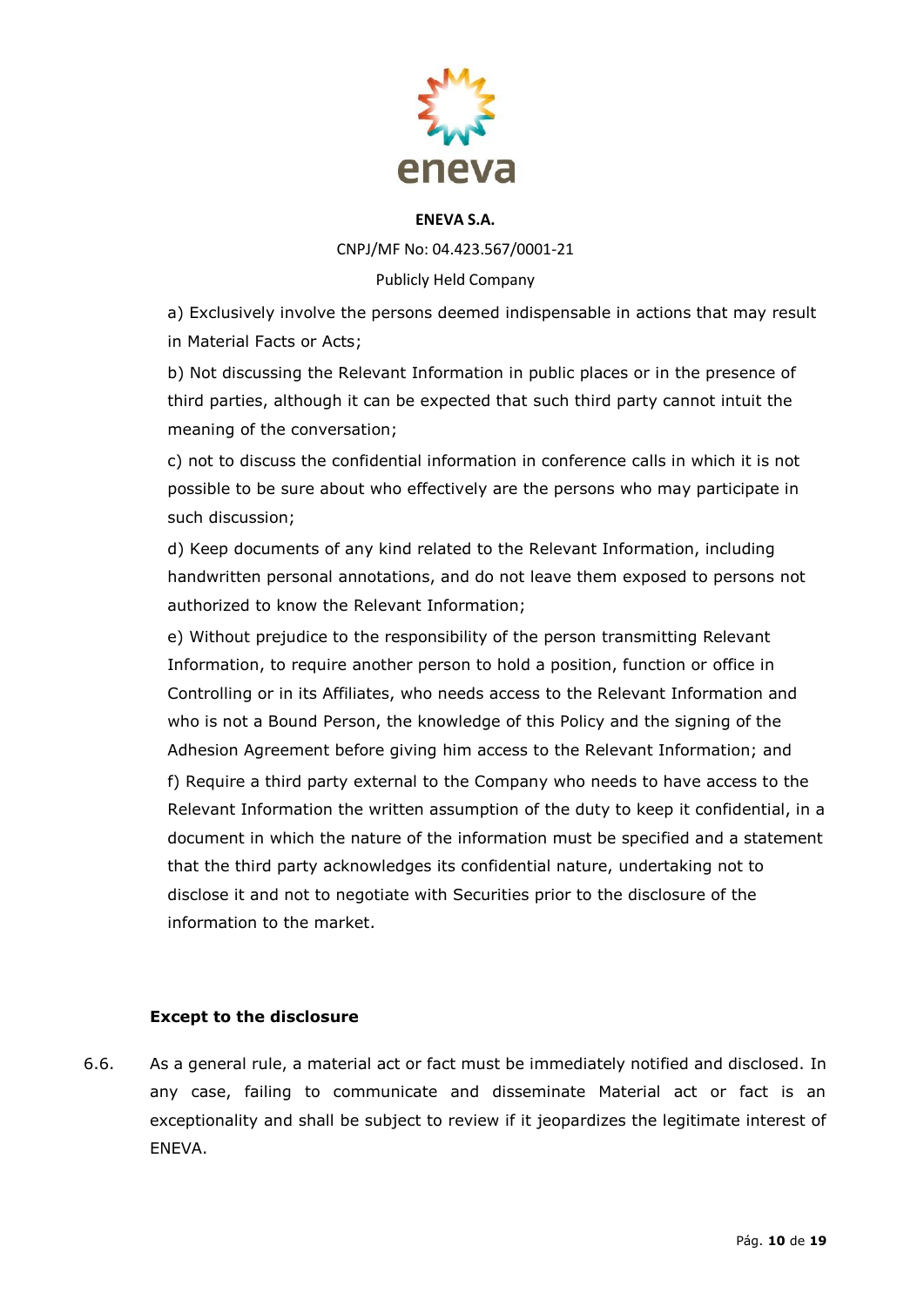

CNPJ/MF No: 04.423.567/0001-21 Publicly Held Company

# 6.7. Even if Managers or Controlling Shareholders decide not to disclose a Material Act or Fact, their duty is to immediately disclose said Material Act or Fact either directly or through the Investor Relations Officer if the news or information is beyond control or there is an atypical fluctuation in share prices or trading volumes.

6.8. If the Controlling Shareholders or Officers decide to keep Material Acts or Facts confidential they may exceptionally submit their decision to the CVM if they believe that disclosure would cause clear and present risk for the ENEVA's legitimate interests.

# **7. GUIDELINES FOR TRADING SECURITIES**

#### **Periods of Lock up**

- 7.1. Prior to the disclosure of materially relevant information to the market, the Negotiation of Securities is prohibited:
	- i. by PERSONS SUBJECT TO THIS POLICY
	- ii. Whoever is aware of relevant information and knows this is information not disclosed to the market yet, especially those who have commercial, professional or trust relation with the ENEVA, such as independent auditors, security analysts, advisors and institutions part of the distribution system; those are liable to verify the information disclosure before trading with the securities;
	- iii. by Managers who leave ENEVA's management before the public disclosure of business or fact which began during their management period and whose prohibition shall extend for six months after their withdrawal.
	- iv. if there is an intention to arrange for an incorporation, total or partial spin-off, merger, or corporate transformation or reorganization involving ENEVA; and
	- v. regarding the Controlling Shareholders and Managers, whenever they a purchase or sale of shares issued by the ENEVA is being performed by ENEVA itself, Subsidiaries, Affiliated Companies or other Corporate under common control, or when an option or power-of-attorney is granted for such purposes.
- 7.2. Should any agreement have been entered into aiming at the transfer of the related share control, or any option or mandate has been granted for the same purpose, as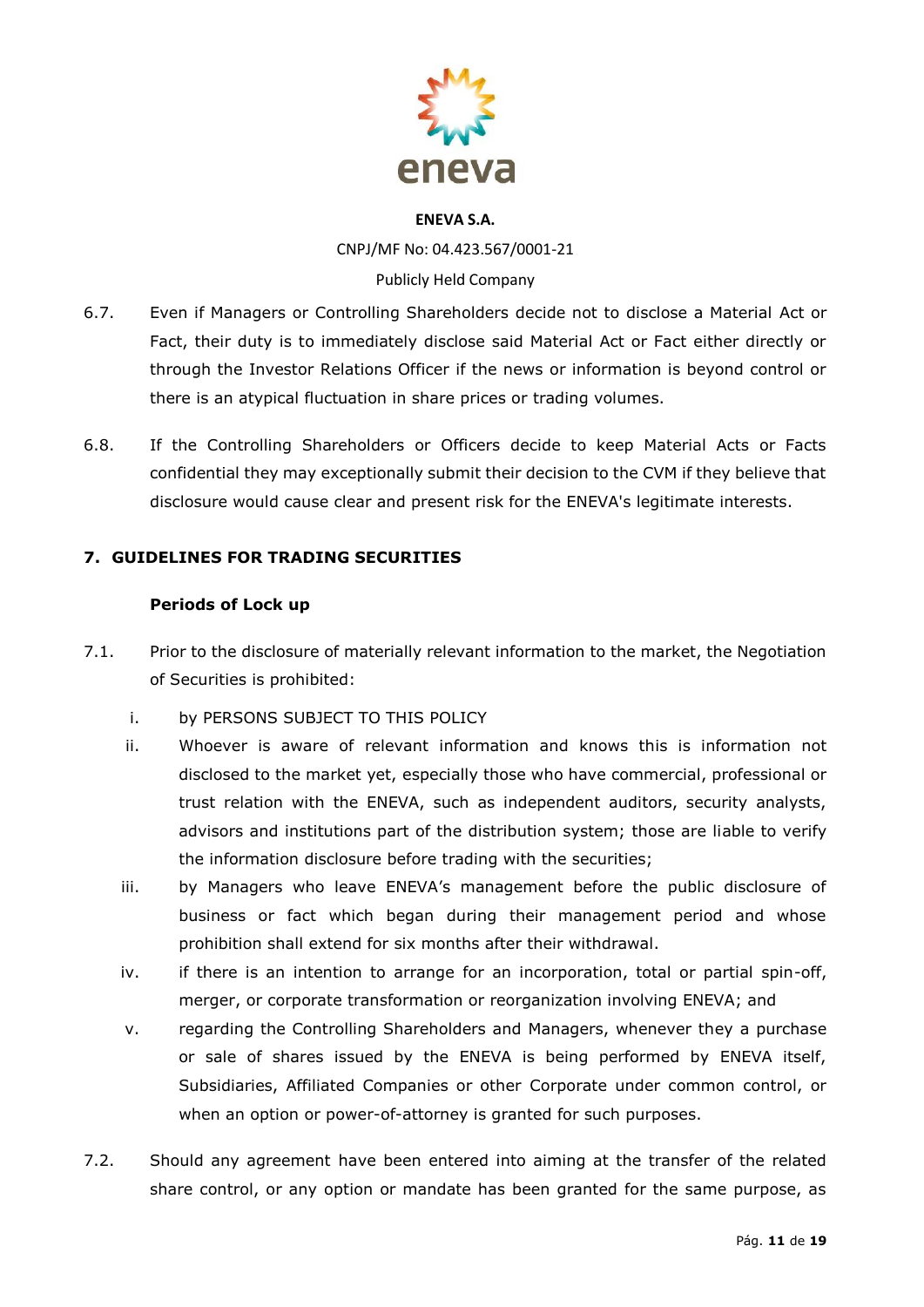

CNPJ/MF No: 04.423.567/0001-21 Publicly Held Company

well as if there is the intention of promoting incorporation, total or partial spin-off, merger transformation or corporate reorganization, and as long as the operation has not become public through the publication of material fact, our Board of Directors cannot deliberate the acquisition or disposal of our shares.

- 7.3. The prohibition of trading Securities in the event provided in item 7.1 above does not apply to the acquisition of shares held in treasury, through private trading, due to the exercise of purchase option pursuant to the call option plan for shares issued by the Company approved at a shareholders' meeting, or when it is regarding grant of shares to managers, employees or service providers as part of a compensation previously approved at a shareholders' meeting.
- 7.4. Notwithstanding any notice or prior notice of the Investor relations officer, the Subject Persons shall abstain from trading the Securities in all periods in which there is a nonnegotiation determination provided for in the applicable legislation and regulations, including in the period of fifteen (15) days prior to disclosure, or publication where appropriate:

i. of the quarterly information forms (ITRs) of ENEVA; or

ii. of the annual financial statements and the standardized financial statements form (DFP) of ENEVA.

- 7.4.1. The Investor relations officer shall previously make available to the Subject Persons the disclosure or publication dates indicated in item 7.4 above.
- 7.5. The Subject Persons shall also abstain from trading Securities in all periods determined by the communication from the Investor relations officer ("Blackout Periods").
- 7.5.1. The Investor relations officer shall promptly report any restrictions to the Negotiation of Securities during the Blackout Periods.
- 7.5.2. The Investor Relations Officer is not obliged to justify a decision to issue a Black-Out Period notification, which shall be treated confidentially by addressees.
- 7.5.3. The Investor Relations Officer may retain the black-out period established in item 7.5 above even after disclosure of Material Information, whenever, at their discretion,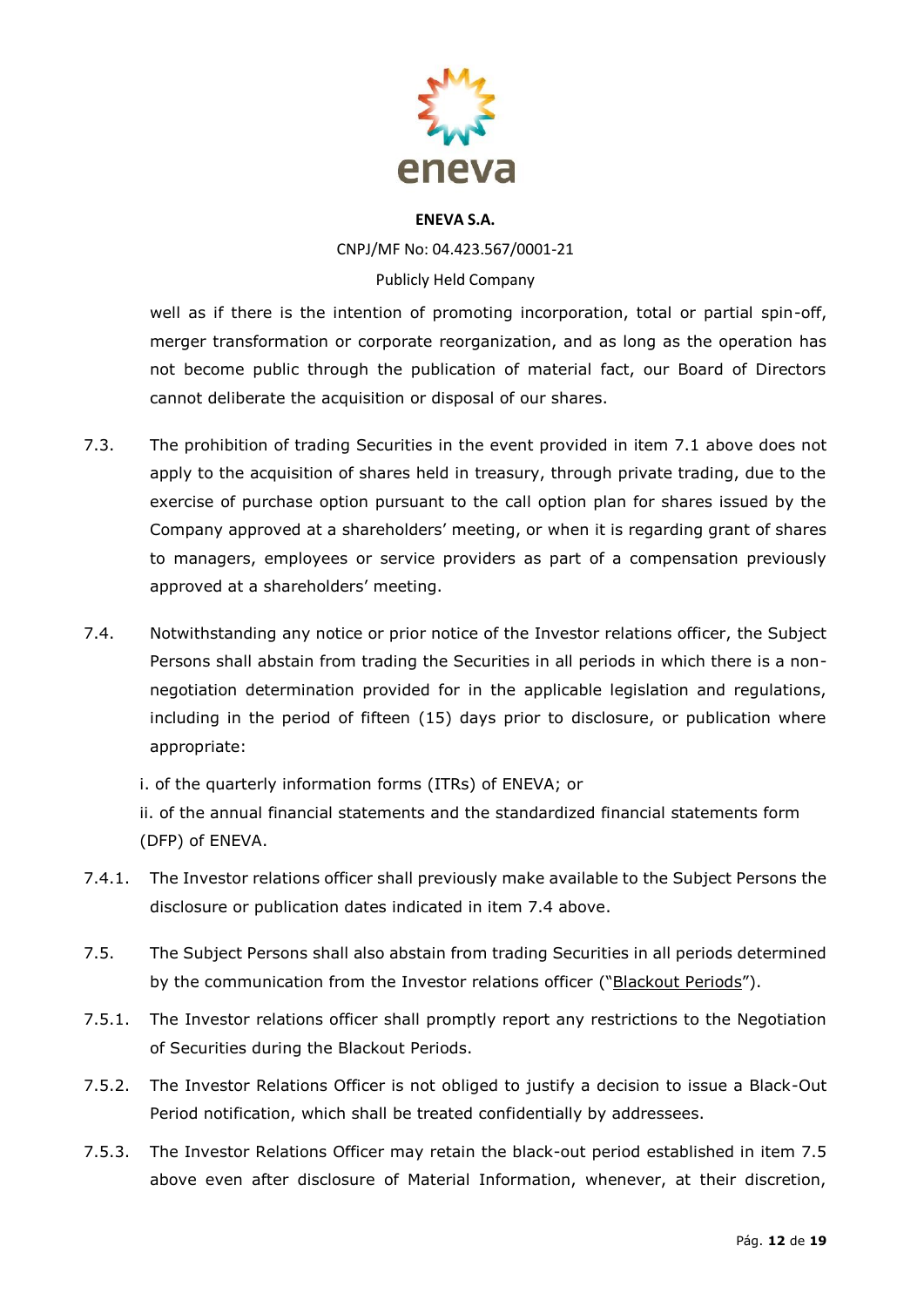

CNPJ/MF No: 04.423.567/0001-21

# Publicly Held Company

trading in Securities issued by the Company or its derivatives could harm the ENEVA or its shareholders.

7.6. Except for an eventual amendment in the applicable regulations and/or the establishment of a new understanding by CVM and/or B3, this Policy shall be fully applied to loan operations of the shares issued by the ENEVA, by the Persons Covered and shall be duly registered before the Titles Bank- BTC thru an electronic system supplied by B3, and according to B3's procedures. However, all the shares loan operations carried out outside Titles Bank- BTC shall be forbidden, except if otherwise expressly authorized by the Investor Relations Officer.

# **Authorized Negotiation**

- 7.7. Subject to the prohibition periods, the Subject Persons may negotiate with the Securities. It is recommended that the Securities acquired be held for at least six months.
- 7.8. Even out of the Blackout Periods, the Subject Persons may not:

i. negotiate Securities, at any time, if they hold Relevant Information;

ii. negotiate Securities options or engage in any other derivative transactions related to the Securities.

# **Individual Investment Plans**

7.9. The Company does not receive or formalize Individual Plan of Investment.

# **8. COMMUNICATION ON NEGOTIATION OF CONTROLLERS AND ADMINISTRATORS**

8.1. Under the terms of CVM Instruction 358 and New Market Bylaws, Persons bound shall communicate to the Investor relations officer of ENEVA the ownership and negotiations with Securities issued by ENEVA, or issued by its Controlled companies or Controlling Companies which are publicly-held companies, of your property, as well as the Related Persons.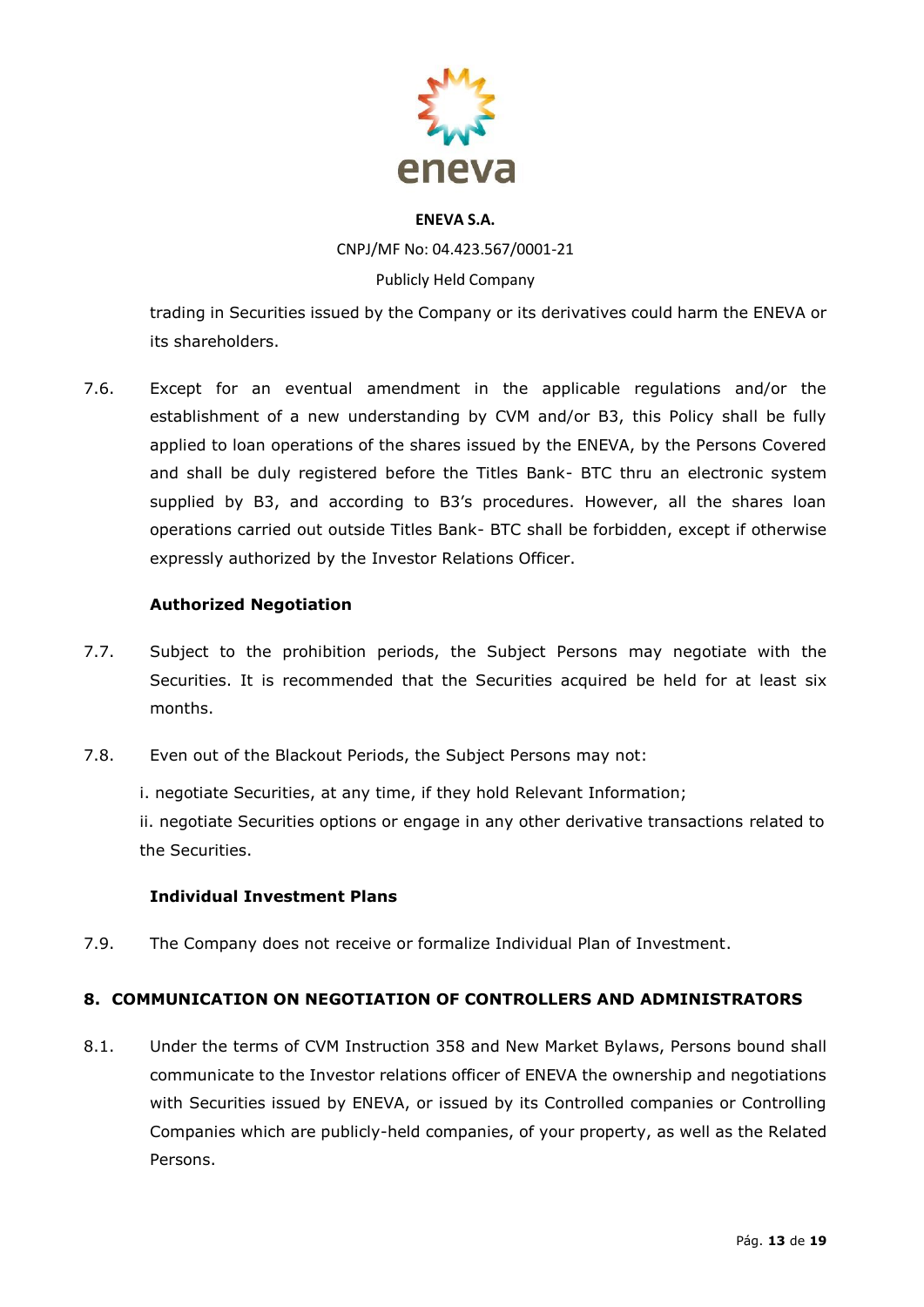

CNPJ/MF No: 04.423.567/0001-21 Publicly Held Company

- 8.2. The communication referred to in item 8.1 above shall cover negotiations with Derivatives or any other Securities referenced in the Securities issued by the Company or issued by its Controlling Companies or its Controlled companies that are publiclyheld companies.
- 8.3. The communication described above must be made through "Statement of Ownership and Negotiations Made", according to the form in Exhibit II B:

a) within 5 (five) days after the completion of each business, changing the positions held;

b) on the first business day after the entry in the office, in the case of the Persons bound.

- 8.4. Persons bound must also communicate to the Investor relations officer of ENEVA about any change in the list of Related Persons, such as names, registration number in the National Register of Legal Entities or in the Register of Individuals, up to 15 (fifteen) days after the date of the change.
- 8.5. The Investor relations officer of ENEVA shall send to the CVM, B3 and Exchanges and markets the information received from the Controlling Shareholder and Persons bound, individually and consolidated by body (Management, Fiscal Council and Bodies with Technical or Consulting Functions), as well as the information on ownership and individual negotiations carried out by ENEVA itself and its Controlled companies and Affiliates.
- 8.5.1. When dealing with the Controlling Shareholder and the Administrators, the above mentioned information must be sent every month.
- 8.6. Under Novo Mercado regulations, the Controlling Shareholders and their Connected Persons are required to notify the Investor Relations officer of the quantity and characteristics of shares they are directly or indirectly holding, as well as derivatives related to them, through the "Statement of Ownership and Negotiations Made" of this Policy, even if there is no change in their stockholder position.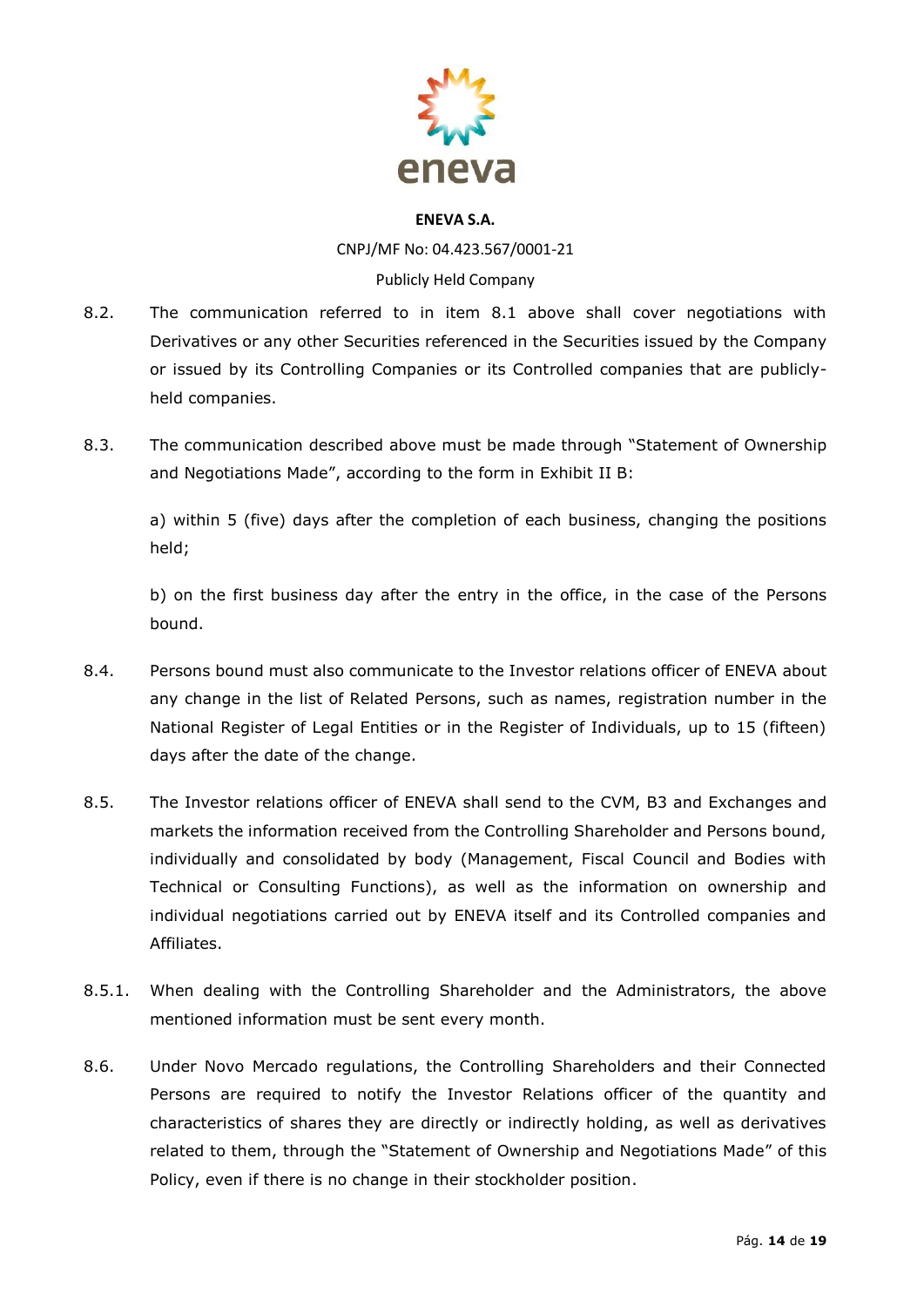

CNPJ/MF No: 04.423.567/0001-21 Publicly Held Company

8.7. The Investor relations officer of ENEVA shall send to B3 the information received, individually and in a consolidated manner, within a period of up to ten (10) days after the end of each month.

# **9. COMMUNICATION ON ACQUISITION OR DISPOSAL OF MATERIAL SHAREHOLDING INTEREST**

- 9.1. Under the terms of CVM Instruction 358, the Controlling Shareholder, the shareholders who elect members of the Board of Directors or the Fiscal Council of ENEVA, the Persons bound, as well as any natural or legal person or group of persons, acting jointly or representing the same interest shall notify the Investor relations officer of ENEVA of the performance of any Relevant Negotiation, immediately after the participation levels provided for in the applicable regulations have been exceeded, up or down.
- 9.1.1. The communication should be made through "Statement of Relevant Negotiation", according to the form in Exhibit III of this Policy.
- 9.1.2. The obligations set forth in item 9.1 also extend:

i. to the acquisition of any rights over the shares and other Securities mentioned in article 12, §3 of CVM Instruction 358; and

ii. to the conclusion of any derivative financial instruments referenced in shares referred to in the item above, even though there is no physical liquidation forecast, and the Relevant Negotiation framework should be verified according to the rules set forth in the applicable regulation.

- 9.1.3. Whenever the acquisition results in, or aims to change the composition of the Company's control or the Company's administrative structure, or when the acquisition generates the obligation to execute public offering, as per the applicable regulation, the purchaser shall still disclose, at least thru the usual channels used by ENEVA, the information foreseen in "Statement of Relevant Negotiation".
- 9.1.4. The Investor relations officer of ENEVA is responsible for transmitting this information, as soon as it is received, to the CVM, to B3 and, if applicable, to the other Exchanges and markets.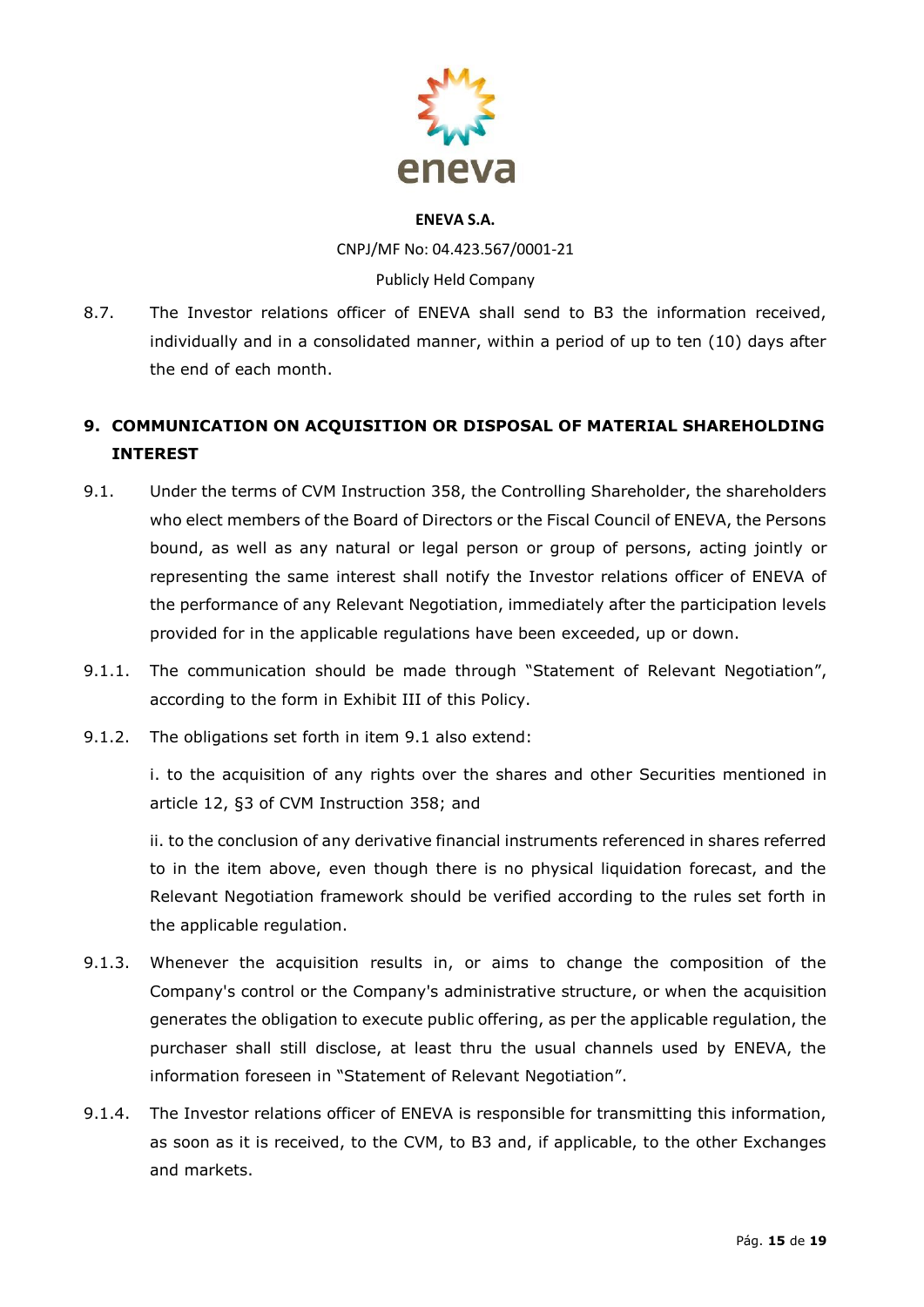

#### **10.GENERAL PROVISIONS**

- 10.1. The prohibitions and obligations set forth in this Policy apply both to trading carried out at stock market or over the counter market, organized or not, and to trading carried out without the intermediation by an institution comprising the distribution system; and
- 10.2. The prohibitions and obligations of communication also extend to the negotiations carried out directly or indirectly by the Subject Persons, including in the cases in which these negotiations are given through:
	- i. partnership by them directly or indirectly controlled; or

ii. third parties with whom a management agreement, trust ("trust") agreement or investments portfolio management in financial assets is maintained.

10.2.1. Indirect negotiations are not considered those carried out by investment funds of which the Subject Persons or the Related Persons are quotaholders, provided that:

i. such funds are not exclusive; and

ii. The trading decisions of the fund administrator or manager may not be influenced by its shareholders.

- 10.3. The Subject Persons referred to in items 2.1(b) to (g) shall sign the respective Adhesion Agreement to this Policy, which shall be filed at ENEVA's headquarters as long as the person maintains a bond with it, and for a period of 5 (five) years, at the very least, after its termination.
- 10.3.1. The Company shall maintain, in its head office, the list of persons who executed the Adhesion Instrument, containing the respective qualifications, position or task, address and enrollment number with the National Registry of Legal Entities (CNPJ) or the Individuals Taxpayers' Registry (CPF), both issued by the Ministry of Finance.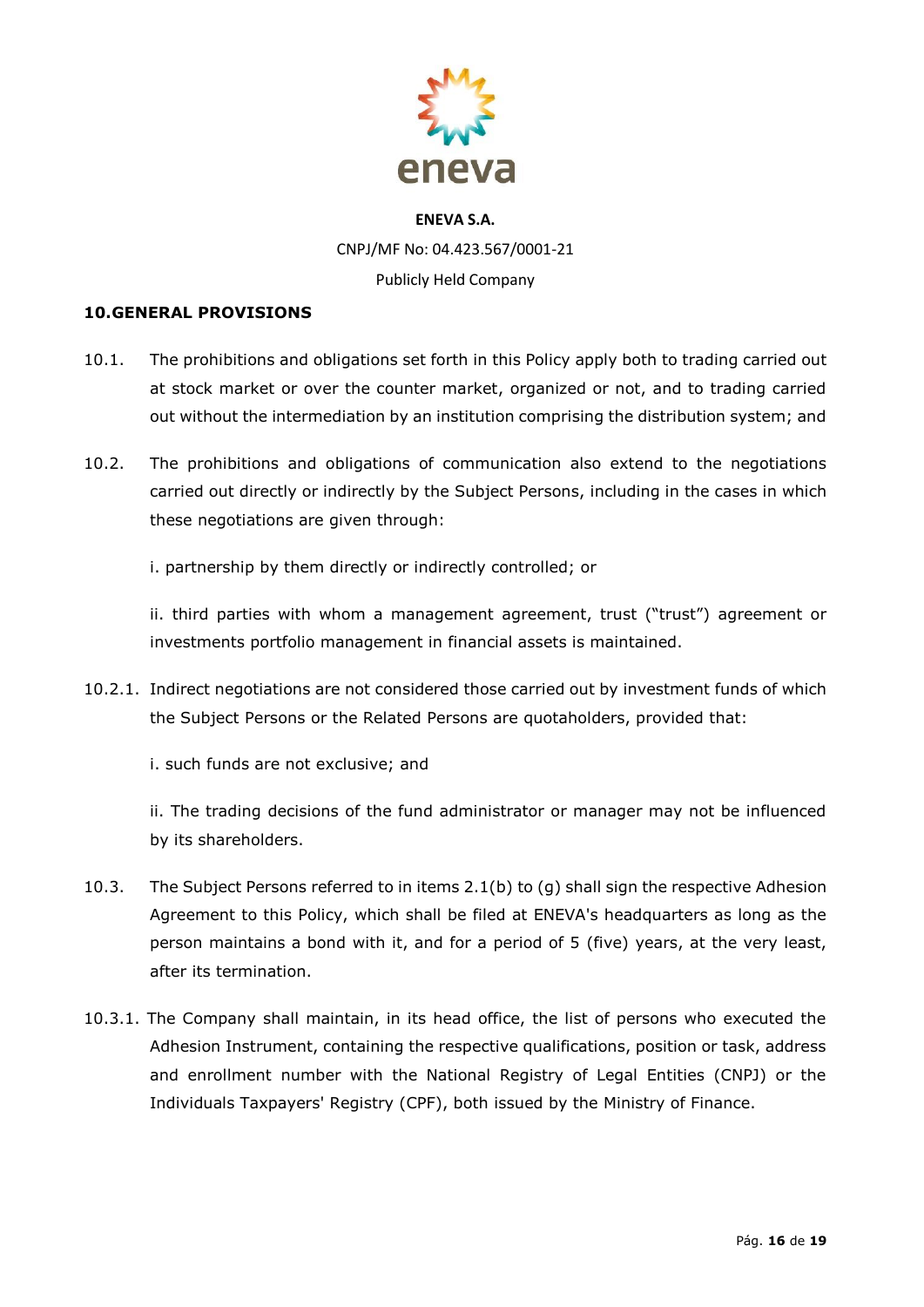

CNPJ/MF No: 04.423.567/0001-21 Publicly Held Company

- 10.3.2. Whenever there is any alteration to registration data, the person who signed the Statement of Adhesion shall immediately report this alteration to the ENEVA, so that it may proceed to make the required updates.
- 10.4. The Investor relations officer of ENEVA is responsible for the implementation and monitoring of this Policy and other aspects indicated in the applicable regulations, in particular in CVM Instruction 358 and New Market Bylaws.
- 10.4.1. Doubts about the provisions of this Policy, the applicable regulations issued by the CVM and/or the need to disclose certain information to the public should be clarified in conjunction with Company's investor relations department submitted to the Company's Investor relations officer .
- 10.5. The Board of Directors of ENEVA is responsible for approving amendments to this Policy, whenever this body deems it necessary and/or as a result of regulatory changes. The policy cannot be amended when there is any pending material fact.

# **11.REFERENCES**

- Law no. 6.404, December 15th, 1976, as amended ("Brazilian Corporate Law")
- CVM Instruction nº 358, January 3rd, 2002, as amended ("CVM Instruction 358")
- New Market Bylaws da B3 S.A. Brasil, Bolsa, Balcão, September 5th, 2017, as amended("New Market Bylaws")
- ENEVA's By-laws
- ENEVA's Code of Conduct

# **12.EXHIBITS**

**Exhibit I - Instrument of commitment Policy for disclosure of material acts or facts and trading** of securities

- Exhibit II Declaration of Ownership and Trading conducted
	- A. Individual Form Negotiation of Company, Controlled companies, Affiliates and of Controlling Shareholder
	- B. Individual Form Negotiation of Administrators, Related Persons and of Controlling **Shareholder**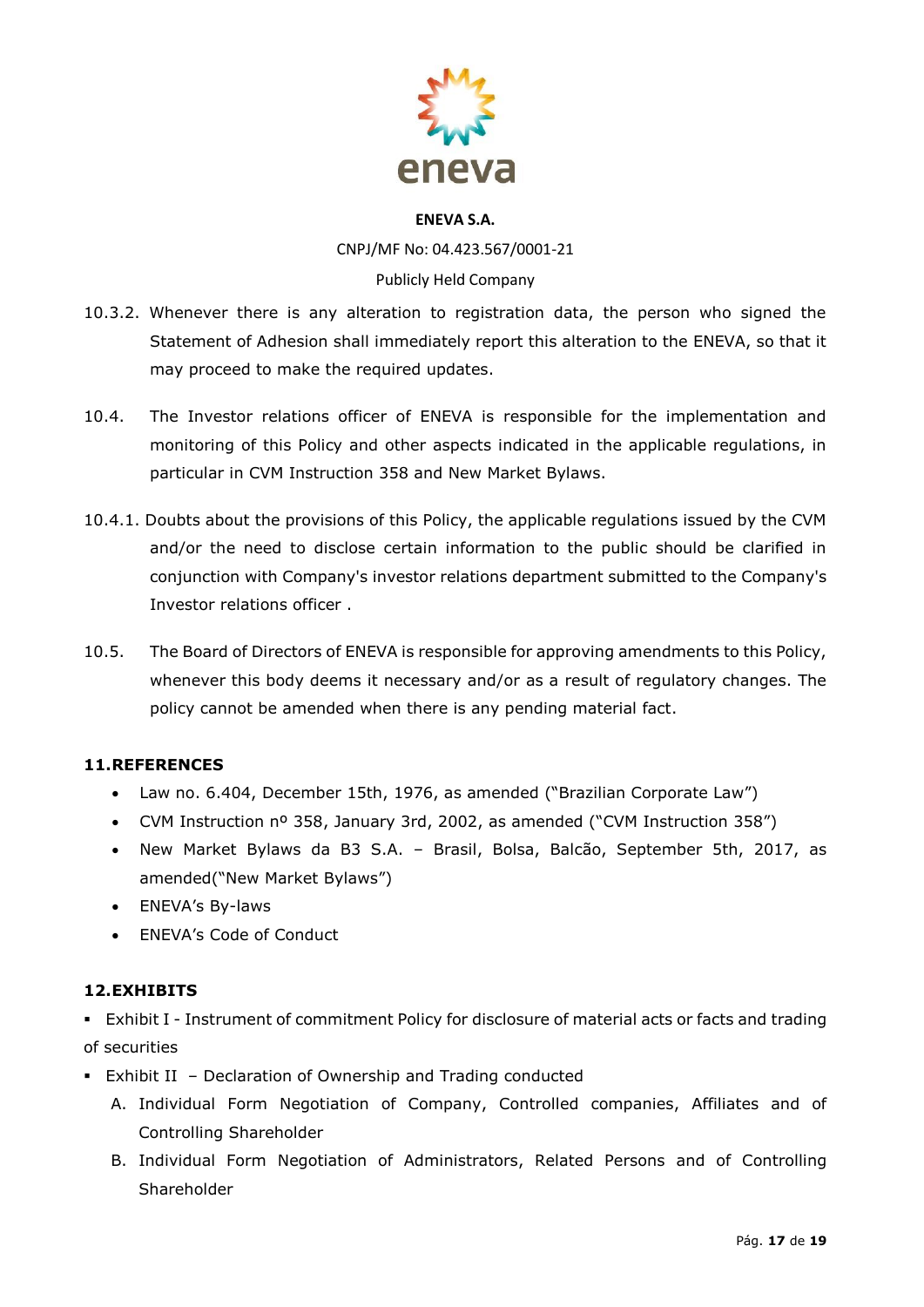

CNPJ/MF No: 04.423.567/0001-21

# Publicly Held Company

- C. Consolidated Form Negotiation of Administrators, Related Persons and of Controlling Shareholder
- Exhibit iii Declaration of Material trade